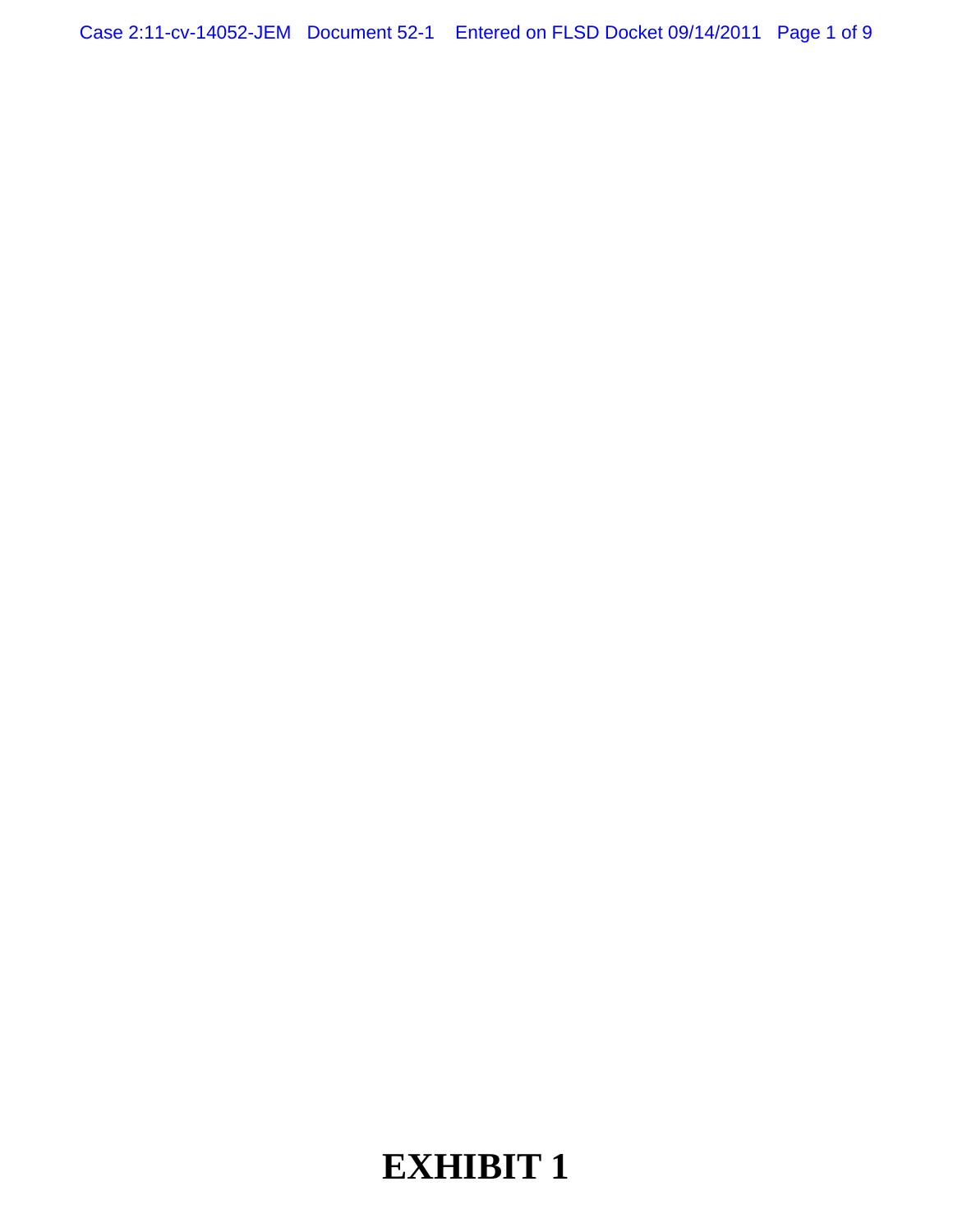# **UNITED STATES DISTRICT COURT SOUTHERN DISTRICT OF FLORIDA**

# **Case No. 11-14052-CV-MARTINEZ/LYNCH**

| <b>JOHN ZUCCARINI,</b>                |  |
|---------------------------------------|--|
|                                       |  |
| Plaintiff.                            |  |
|                                       |  |
| V.                                    |  |
|                                       |  |
| NETWORK SOLUTIONS, LLC,               |  |
| a Delaware Limited Liability Company; |  |
| NAMEJET, LLC,                         |  |
| a Delaware Limited Liability Company; |  |
| <b>INTERNET CORPORATION</b>           |  |
| <b>FOR ASSIGNED NAMES</b>             |  |
| AND NUMBERS, INC.                     |  |
| a California non-profit Corporation;  |  |
|                                       |  |
| Defendants.                           |  |
|                                       |  |

# **FIRST SET OF RULE 26.1(g) INTERROGATORIES TO THE INTERNET CORPORATION FOR ASSIGNED NAMES AND NUMBERS, INC.**

Plaintiff John Zuccarini propounds the following interrogatories upon the Internet Corporation for Assigned Names and Numbers, Inc. ("ICANN") and requests that they be answered separately, fully and under oath within thirty (30) days of service pursuant to Federal Rule of Civil Procedure 33 and Local Rule 26.1(g).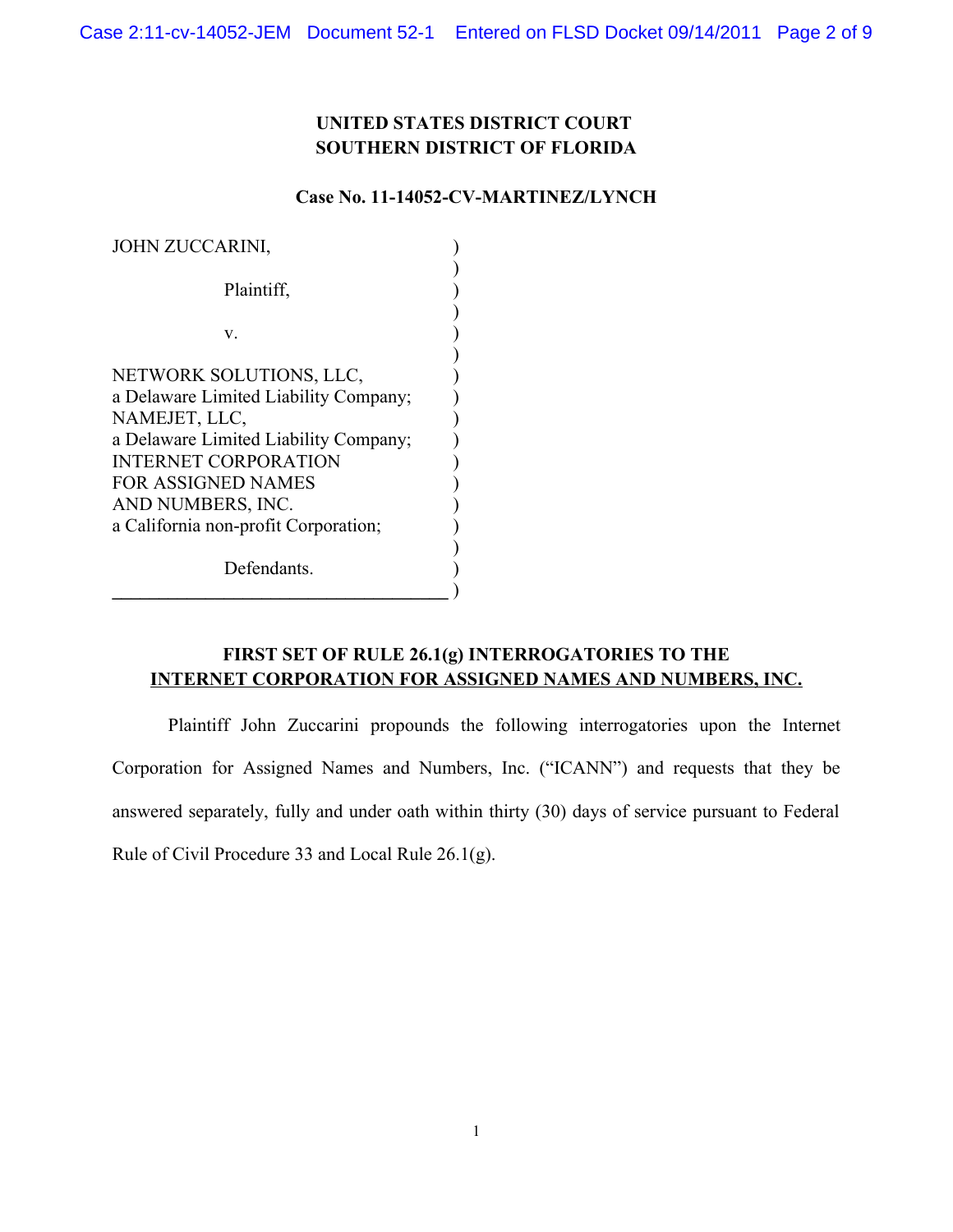# **Definitions:**

(a) The words "you," "yours" and/or "yourselves" means the Internet Corporation for Assigned Names and Numbers, Inc. and any directors, officers, employees, agents, representatives or other persons acting, or purporting to act, on behalf of the Internet Corporation for Assigned Names and Numbers, Inc.

(b) The singular shall include the plural and vice versa; the terms "and" or "or" shall be both conjunctive and disjunctive; and the term "including" mean "including without limitation".

(c) "Date" shall mean the exact date, month and year, if ascertainable or, if not, the best approximation of the date (based upon relationship with other events).

(d) The word "document" shall mean any writing, recording, electronically stored information or photograph in your actual or constructive possession, custody, care or control, which pertain directly or indirectly, in whole or in part, either to any of the subjects listed below or to any other matter relevant to the issues in this action, or which are themselves listed below as specific documents, including, but not limited to: correspondence, memoranda, notes, messages, diaries, minutes, books, reports, charts, ledgers, invoices, computer printouts, microfilms, video tapes or tape recordings.

(e) "Agent" shall mean: any agent, employee, officer, director, attorney, independent contractor or any other person acting at the direction of or on behalf of another.

(f) "Person" shall mean any individual, corporation, proprietorship, partnership, trust, association or any other entity.

(g) The words "pertain to" or "pertaining to" mean: relates to, refers to, contains, concerns, describes, embodies, mentions, constitutes, constituting, supports, corroborates, demonstrates, proves, evidences, shows, refutes, disputes, rebuts, controverts or contradicts.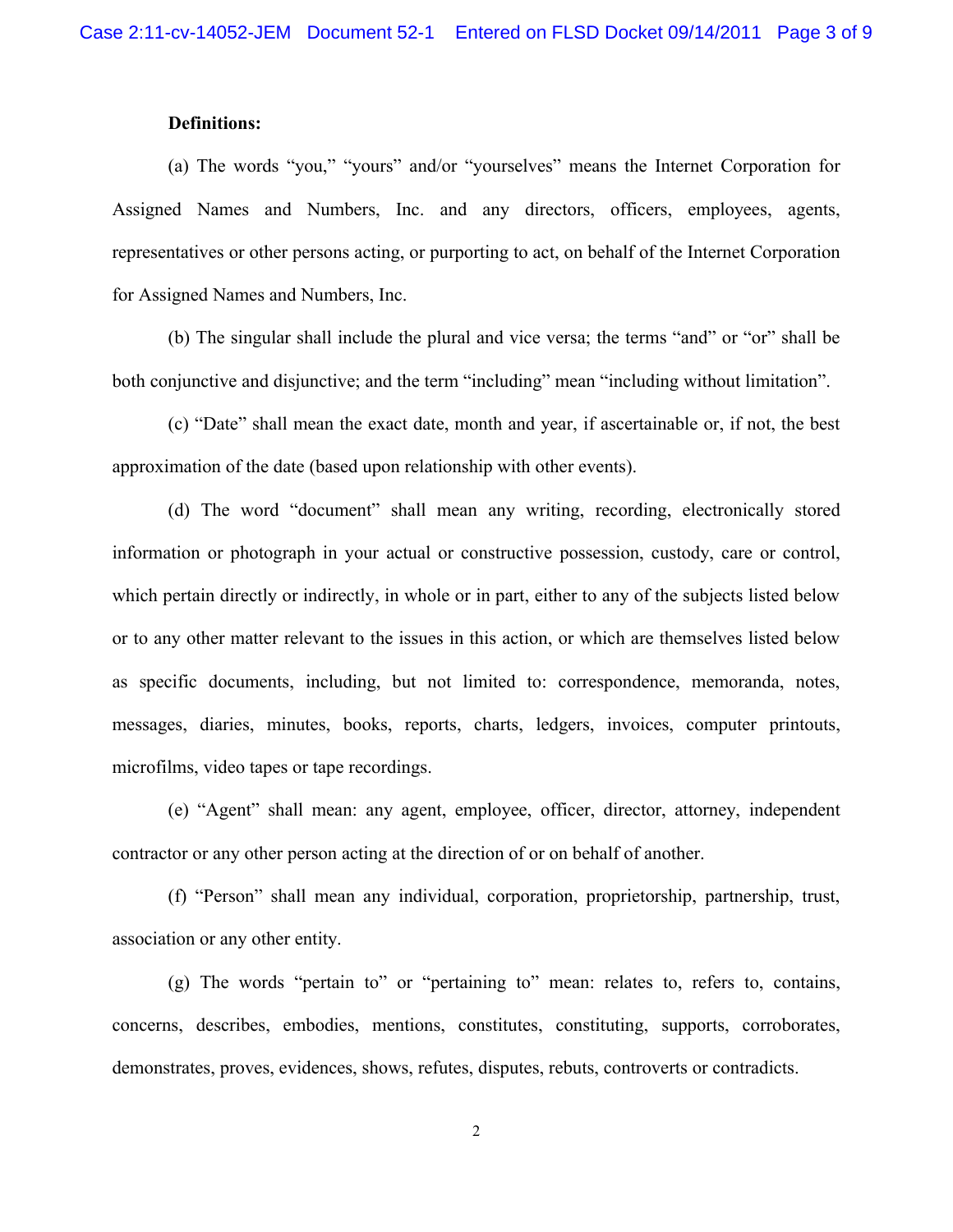(h) The term "third party" or "third parties" refers to individuals or entities that are not a party to this action.

(i) The term "action" shall mean the case entitled Zuccarini v. Network Solutions, et al Case No. 11-14052 pending in the Unites States District Court for the Southern District of Florida.

(j) The word "identify", when used in reference to a document (including electronically stored information), means and includes the name and address of the custodian of the document, the location of the document, and a general description of the document, including (1) the type of document (e.g., letter or memorandum) and, if electronically stored information, the software application used to create it (e.g., MS Word or MS Excel Spreadsheet); (2) the general subject matter of the document or electronically stored information; (3) the date of the document or electronically stored information; (4) the author of the document or electronically stored information; (5) the addressee of the document or electronically stored information; and (6) the relationship of the author and addressee to each other.

#### **Instructions:**

If you object to fully identifying a document, electronically stored information or oral communication because of a privilege, you must nevertheless provide the following information pursuant to Local Rule 26.1.G. 6.(b), unless divulging the information would disclose the privileged information:

(1) the nature of the privilege claimed (including work product);

(2) if the privilege is being asserted in connection with a claim or defense governed by state law, the state privilege rule being invoked;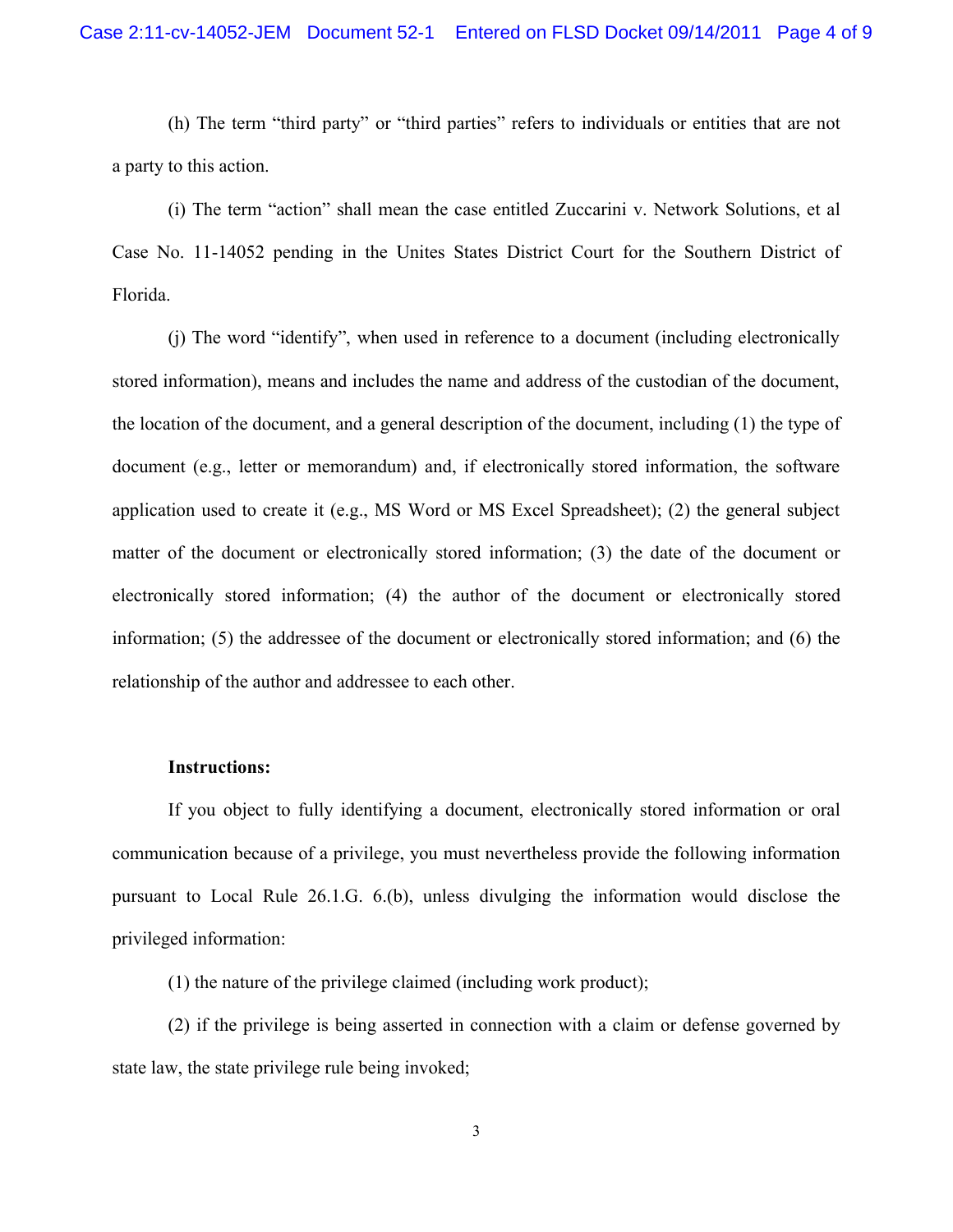(3) the date of the document, electronically stored information or oral communication;

(4) if a document: its type (e.g., letter or memorandum) and, if electronically stored information, the software application used to create it (e.g., MS Word or MS Excel Spreadsheet), and the custodian, location, and such other information sufficient to identify the material for a subpoena duces tecum or a production request, including where appropriate the author, the addressee, and, if not apparent, the relationship between the author and addressee;

(5) if an oral communication: the place where it was made, the names of the persons present while it was made, and, if not apparent, the relationship of the persons present to the declarant; and

(6) the general subject matter of the document, electronically stored information or oral communication.

You are under a continuous obligation to supplement your answers to these interrogatories under the circumstances specified in Federal Rule of Civil Procedure 26(e).

#### **INTERROGATORIES:**

1. Do you have a policy that requires you conduct mandatory periodic reviews of the performance of the domain name registrars that you accredit?

2. If your answer to interrogatory number 1 was yes, please state how often you conduct those reviews.

3. If your answer to interrogatory number 1 was no, please state why you do not have a policy that requires you conduct mandatory periodic reviews of the performance of the domain name registrars that you accredit.

4. If you do not have a policy that requires you conduct mandatory periodic reviews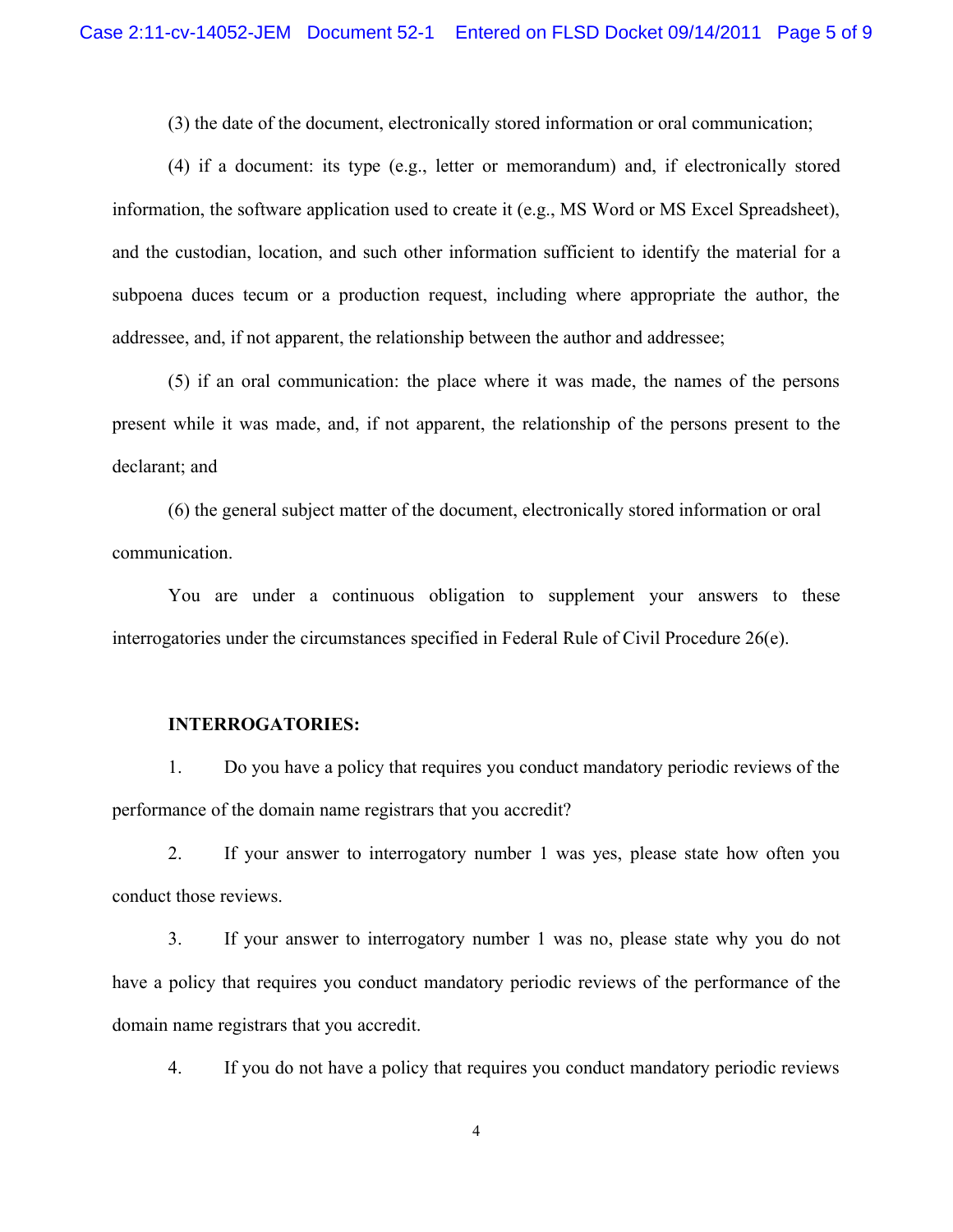of the performance of the domain name registrars that you accredit, do you ever conduct a review of the performance of any domain name registrar that you accredit for any reason?

5. If your answer to interrogatory number 4 was yes, please state each and every reason why you would conduct a review of a domain name registrar that you accredit.

6. Have you ever conducted a review of the performance of Network Solutions, LLC, either through a mandatory review or a review for any other reason?

7. If your answer to interrogatory number 6 was yes, please state all of the dates and circumstances that prompted you to conducted a review of the performance of Network Solutions, LLC.

8. With reference to your answer to interrogatory number 7, please state the outcome of all the reviews of the performance of Network Solutions, LLC.

9. With reference to your answer to interrogatory number 7, please identify all the documents associated with any review of the performance of Network Solutions, LLC.

10. With reference to each affirmative defense you alleged in your answer to plaintiff's complaint, please set forth all facts which support that defense.

11. With reference to each affirmative defense you allege in your answer to plaintiff's complaint, please identify each person who has knowledge relating to any fact supporting that defense.

12. With reference to each affirmative defense you allege in your answer to plaintiff's complaint, please identify each document relating to that defense.

13. With reference to each denial set forth in your answer to plaintiff's complaint, please set forth each fact upon which you base that denial.

14. With reference to each denial set forth in your answer to plaintiff's complaint,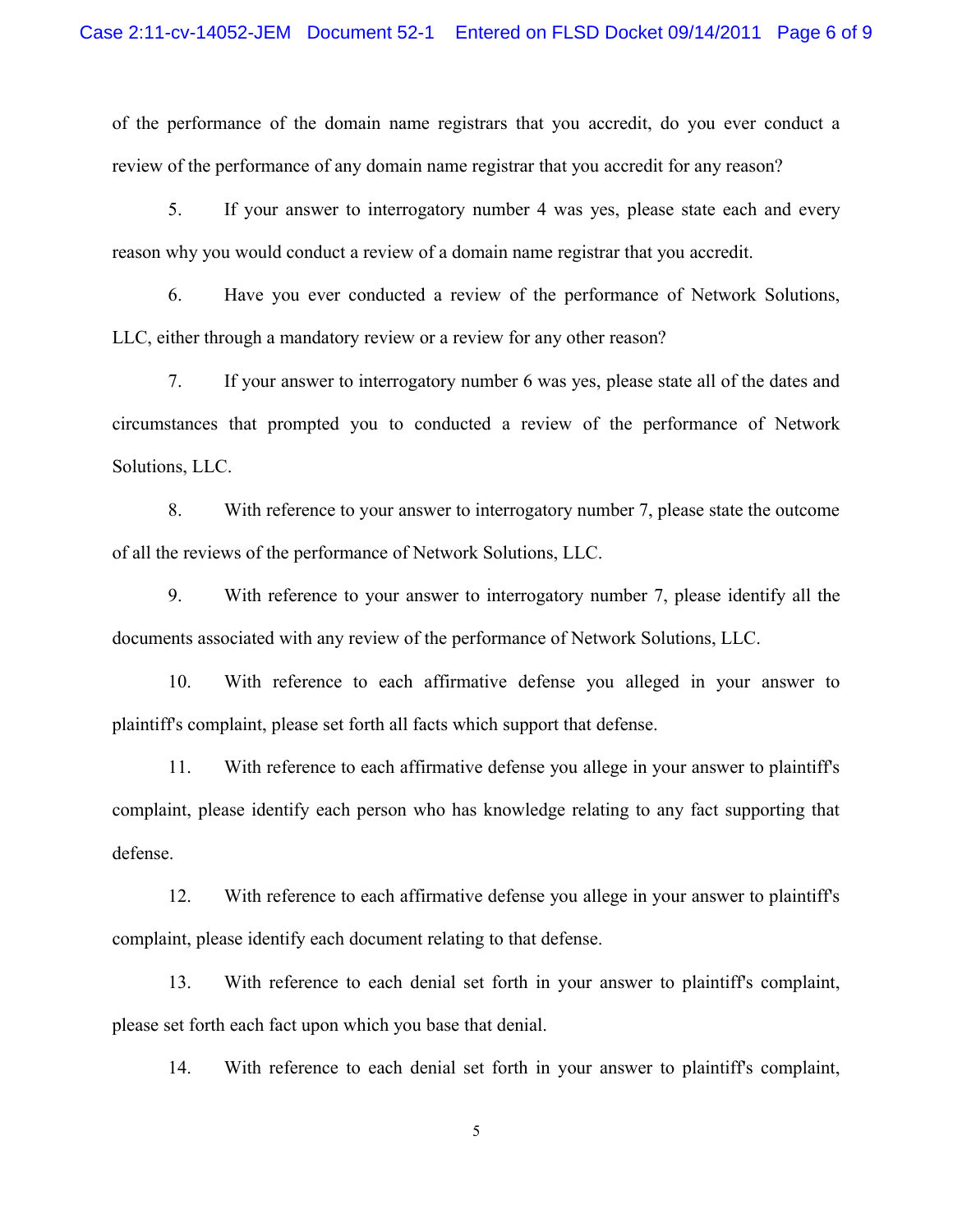please identify each person who has knowledge of any fact relating to that denial.

15. With reference to each denial set forth in your answer to plaintiff's complaint, please identify each document relating to that denial.

16. Do you have a policy or procedure in effect that would require any domain name registrar that you accredit to place on hold or locked status any domain name that they are aware of which is the subject of ongoing legal proceedings or court orders?

17. If your answer to interrogatory number 16 was yes, please describe that policy or procedure.

18. If your answer to interrogatory number 16 was no, please state why you do not have any policy or procedure in effect that would require a domain name registrar to place a domain name on hold or locked status that is the subject of ongoing legal proceedings or court orders.

19. If you do not have policy or procedure in effect that would require a domain name registrar to place any domain name that is the subject of a legal proceeding or court order on a hold or locked status, did you consider the risk to someone who is a party to that legal proceeding or court order of losing their interest in that particular domain name if it is lost through non-renewal or lost through fraud or theft.

20. If your answer to interrogatory number 19 was yes, please set forth each factor you considered in determining the likelihood that the risk would occur.

21. If your answer to interrogatory number 19 was yes, please set forth each reason you do not have a policy or procedure in effect that would require a domain name registrar to place a domain name or hold or locked status that is the subject of a legal proceeding or court order, notwithstanding your awareness of the risk.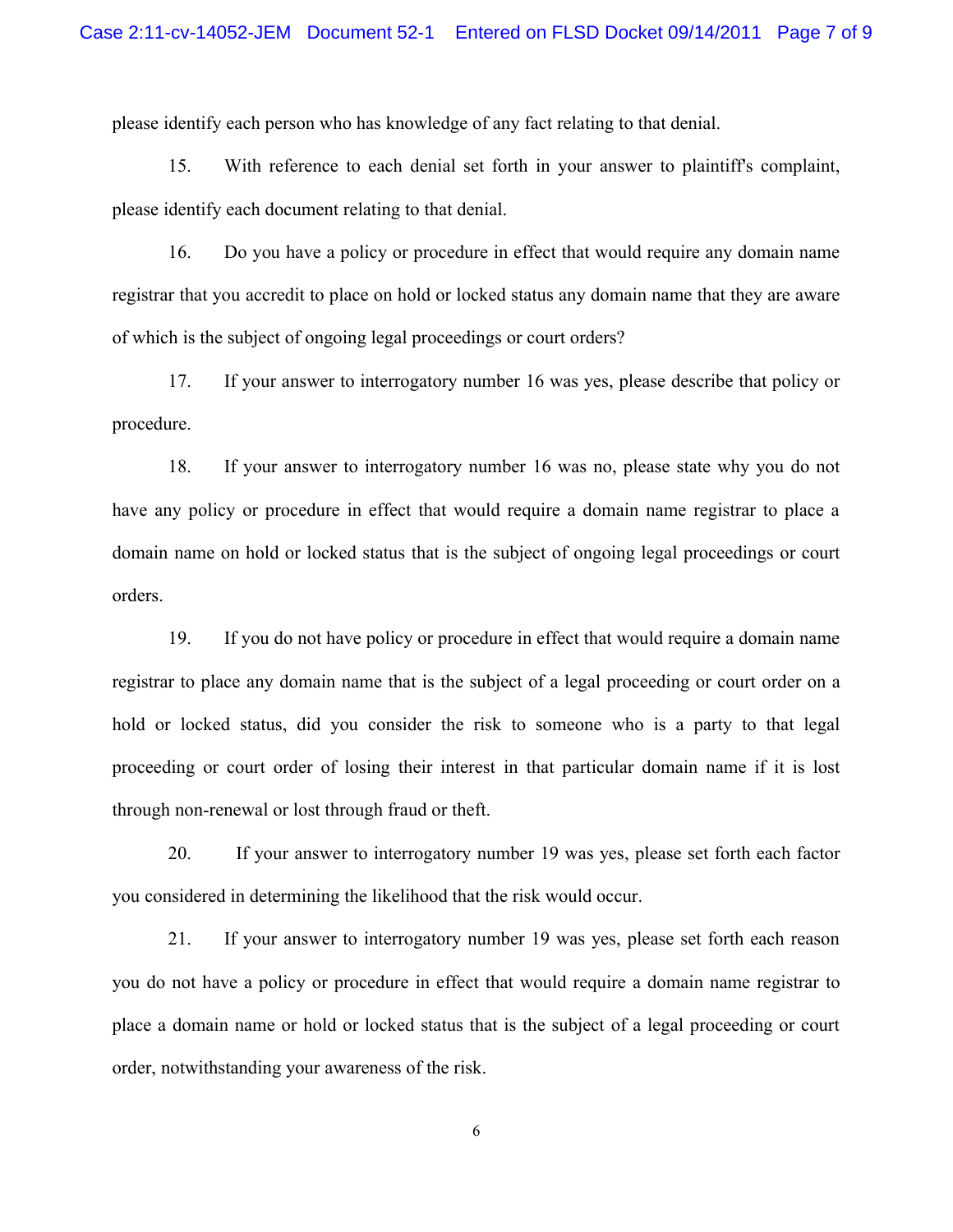22. Please state if you considered not requiring any domain name registrar you accredit to place any domain name that is the subject of ongoing legal proceedings or court orders on a hold or locked status would impose hardship upon any party to that legal proceeding or court order if the subject domain name were lost through non-renewal, or lost through fraud or theft..

23. If your answer to interrogatory number 22 was yes, please set forth each factor you considered in your determination that your conduct posed a risk of hardship to any party.

24. If your answer to interrogatory number 22 was yes, please set forth each reason you proceeded to not require domain name registrars you accredit to place on hold or locked status any domain name that is the subject of ongoing legal proceedings or court orders, notwithstanding the risk of hardship to any party.

25. If your answer to interrogatory number 22 was no, please state each and every reason why you did not believe hardship would be imposed upon any party if you did not require any domain name registrar to place on hold or locked status a domain name that is the subject of ongoing legal proceedings or court orders.

Dated: August 27, 2011

 $\mathbf{By:}$ 

JOHN ZUCCARINI, Pro Se 190 SW Kanner Highway Stuart, FL 34997 (772) 631-3887 raveclub@comcast.net